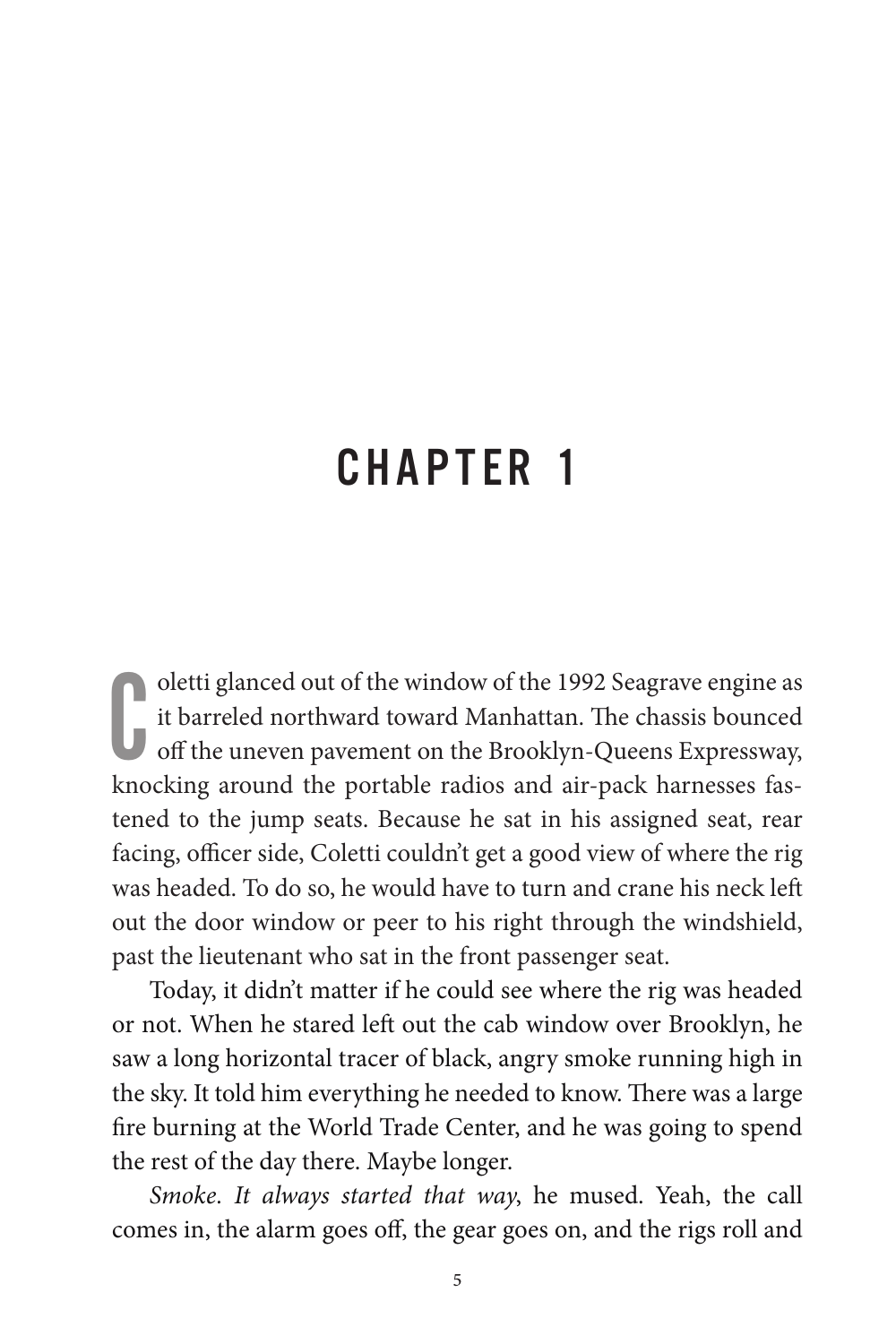pull up at the scene. But nothing really starts until the arrival of that collection of solid, liquid, and gas particles that appear when a material undergoes combustion. Smoke. It could be seen, smelled, or felt—on the skin, in the eyes, and in the nose. Once it materializes, it's clear the run is real and not a jerk job.

Coletti shook his head and glanced toward the driver's seat. Ronkowski, the burly engine chauffeur, gripped the steering wheel with his left hand. His other hand grasped a portable radio handset, pressed to his right ear so he could monitor tactical radio transmissions from the fire scene and relay them to his company officer seated to his right. Lieutenant Glen Rowan, the company officer, had his own radio glued to his ear, tuned into the citywide dispatch. Between the two of them, they would have enough information about any incident, ready to anticipate what would be needed when their rig arrived on scene.

However, on this box, no one in the rig could anticipate what would be asked of them or what they were going to do. And the radio traffic on the tactical channel made that painfully clear.

Ronkowski shouted over the engine's wailing siren. "Lieu, they're reporting jumpers from the tower. Fifth alarm assignment. Fire through the skin of the building on the ninetieth floor." Ronkowski raised his eyebrows slightly and cocked his head when he spoke. He put the handset down, grabbed the wheel with both hands, and expertly careened the rig around a minivan. *Good old Ronkowski*, Coletti observed. *That meaty Pole operates this rig better than the accordion he plays at the Sobieski Hall in Greenpoint on Saturday nights.*

Kelvin Jordan, a six-year nozzle man built like an outside linebacker, sat facing Coletti. He stared at Coletti with shock and fear in his eyes. "Damn. That shit's not right."

Coletti gestured to him with his right palm facing the floor of the cab. "Easy. It's gonna be a long day."

Ronkowski gunned the engine forward in the empty HOV lane